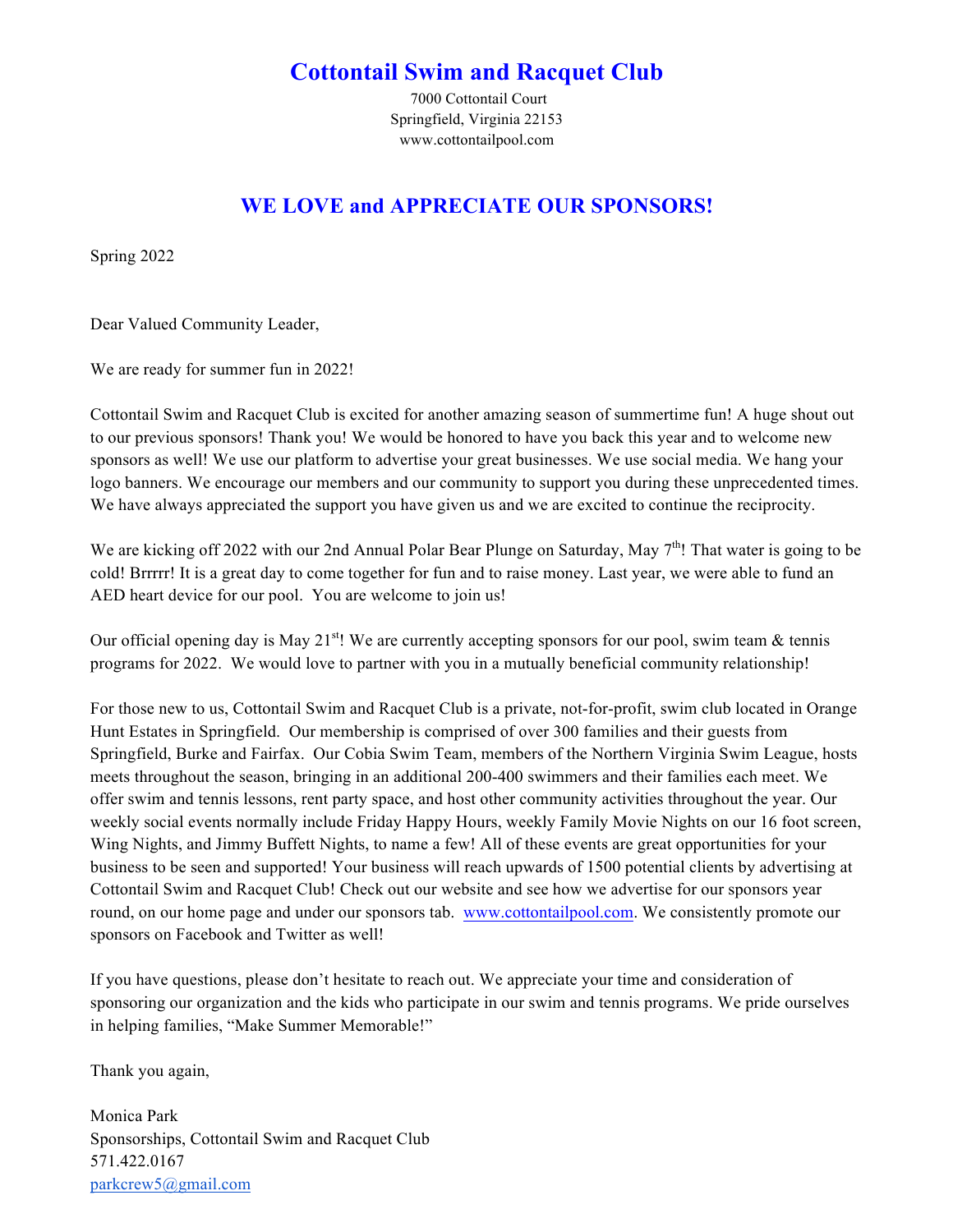# **Cottontail Swim and Racquet Club**

7000 Cottontail Court Springfield, Virginia 22153 www.cottontailpool.com

### **Sponsorship Levels**

We offer three levels of sponsorship. In return, you receive:

#### **Option 1: GOLD SPONSOR - \$1000**

- A 3x6 foot vinyl, color banner with your logo, hung in our pool area for summer, then hung to be visible to the street for the entire year. *We purchase that for you.* We know you are busy!
- Placement of business cards in our front lobby.
- Promotion & announcements as a sponsor at all home swims meets & special events.
- Your logo and business link on our website for the entire year.
- Frequent social media recognition.
- Invitation to social events for marketing and networking opportunities.

#### **Option 2: SILVER SPONSOR - \$500**

- Your logo added to our sponsor banner, hung in the pool area for the entire season.
- Promotion & announcement as a sponsor at all home swims meets & special events.
- Your logo and business link on our website for the entire year.
- Frequent social media recognition.
- Invitation to social events for marketing and networking opportunities.

#### **Option 3: BRONZE SPONSOR - \$300**

- Your logo added to our sponsor banner, hung in the pool area for the entire season.
- Promotion & announcement as a sponsor at all home swims meets  $\&$  special events.
- Frequent social media recognition.

**\*Like us on Facebook @CottontailSwimandRacquet \*And Twitter @CottontailPool**

~~~~~~~~~~~~